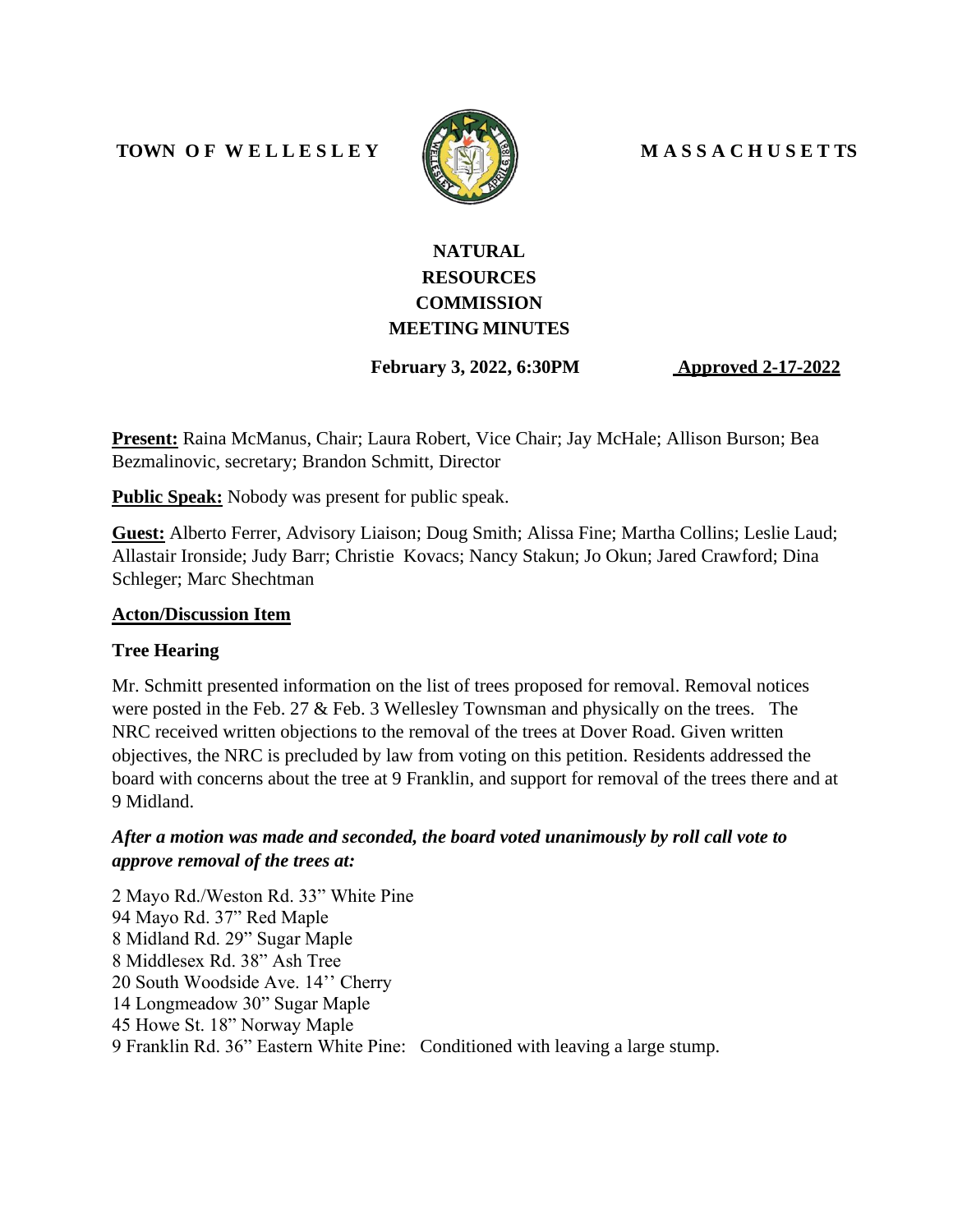#### **Hunnewell Track & Field Projects Discussion**

The board continued discussion of the School Committee proposal regarding team room, restroom and lighting proposal at the Hunnewell Track and Field.

Residents addressed the board with concerns about the following issues:

- Lack of clear parking plan, wetlands concerns, a "slippery-slope" and burden on the neighbors.
- Impact on local wildlife, including specific bird and reptile species witnessed in the area by one of the callers, traffic, trash, congestion, parking and noise in the neighborhood.
- Consideration of a neighborhood counter-proposal with fewer evenings

The Commissioners then discussed various issues including:

- Concern that adding lights will negatively affect the investment that the Town has made in the Fuller Brook area.
- Question about whether the wetlands commission could comment on the proposal before the NRC and the timing of review by Wetlands
- Question about what process the NRC will use to advance the discussion of School Committee's proposal
- Question about how to balance demands from different user groups
- Concern about the potential for a slippery slope regarding number of games allowed going forward if the composition of the board changes

The conversation will be continued at a future meeting.

#### **Alcohol Licensing on parkland**

The board discussed the potential change in bylaws to allow alcohol licensing on land under the jurisdiction of the NRC. The Board discussed whether to be included in the upcoming bylaw revisions to be presented to Town Meeting in April 2022, the board discussed the benefit of observing how the Town's licensing proceeded within the Right of Way before initiating changes on parkland.

## *After a motion was made, the board voted 1-4 in favor of adding NRC parkland to the bylaw revisions. motion failed with McHale voting in favor and the rest of the NRC members in opposition.*

**Climate Emergency:** Ms. McManus reported that several state-level bills advanced – including the Act Establishing the Municipal Reforestation Bill (S.504), Act to Restrict Use of Pesticides around Children (S. 432) and an Act to Establish an Ecologically-based Mosquito Management Policy. (H.937).

Allison Burson left the meeting at 9:20 PM

## **Directors Report**